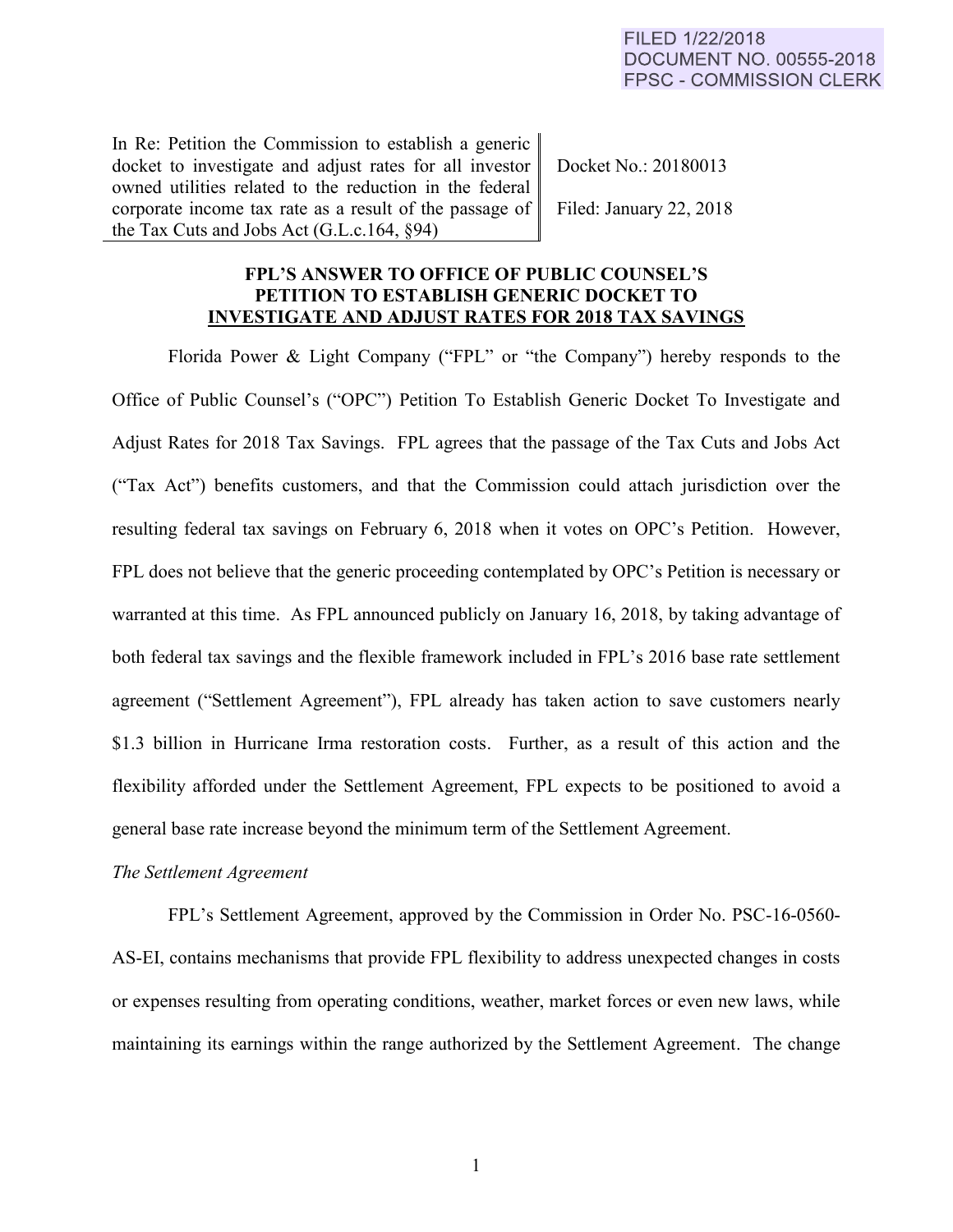resulting from the Tax Act categorically falls within this framework. Under the Settlement Agreement:

- FPL's authorized return on equity ("ROE") shall be a range of 9.6% to 11.6%. FPL is prohibited from requesting a further rate increase through 2020 unless its earnings fall beneath 9.6%. Conversely, the other parties to the Settlement Agreement, including OPC, are not permitted to challenge the rates authorized under the Agreement unless FPL's earned ROE exceeds 11.6%. Settlement Agreement, ¶ 11.
- FPL may amortize approximately \$1.25 billion of depreciation and dismantlement reserve surplus through at least the end of 2020 to address impacts on its earnings from factors such as those listed above, with the amount to be amortized in each year left to FPL's discretion. Settlement Agreement, ¶ 12(a), (c).
- FPL must amortize reserve surplus in amounts needed to stay within the 9.6% to 11.6% range. That is, FPL can neither debit nor credit amounts from the reserve which would cause FPL to exceed 11.6% ROE or fall below 9.6%. Settlement Agreement,  $\P$  2, 12(c).
- During each year of the settlement, FPL must attach to its December monthly surveillance the amount of amortization credit or debit that it made to the reserve on monthly and year-end total bases. Settlement Agreement, ¶ 12(c).

These terms provide rate stability to customers and grant FPL flexibility to manage its business within the authorized range and to avoid or defer the need for additional increases. There are no limitations stated in the Settlement Agreement on the types of impacts (whether positive or negative) on FPL's earnings that FPL is authorized to address through the flexible amortization of reserve surplus. Thus, although the Settlement Agreement does not expressly contain the term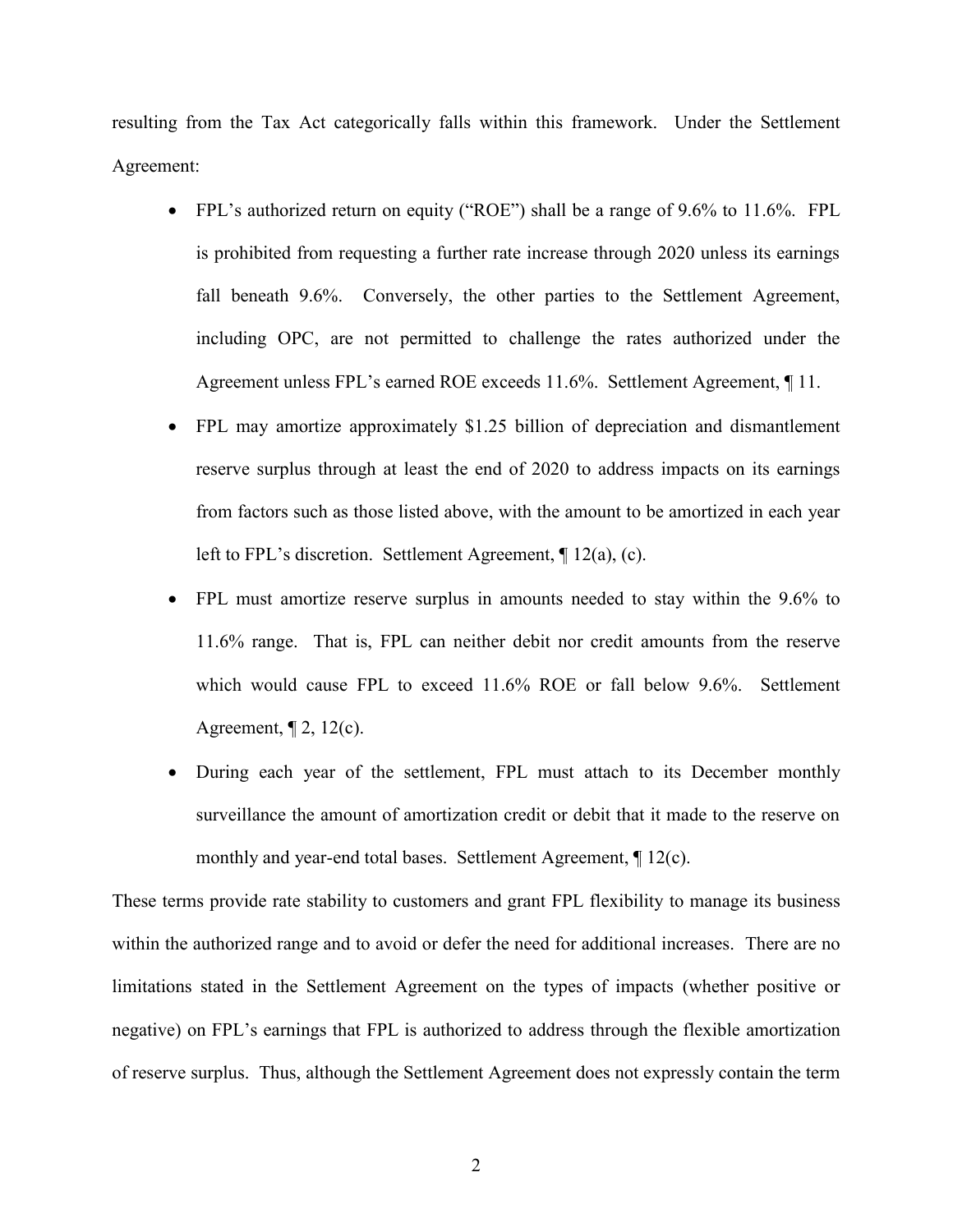"tax reform," it contemplates that FPL will account for unexpected changes in its business – no matter how they arise – within the framework of the Settlement Agreement. To alter that framework is to alter the terms of the Settlement Agreement itself.

### *FPL's Use of Surplus To Offset Hurricane Irma Expense*

In September 2017, FPL's service territory was significantly impacted by Hurricane Irma. Restoration efforts lasted several weeks, costing approximately \$1.4 billion. FPL is authorized by Rule 25-6.0143 to charge the incremental portion of such costs (nearly \$1.3 billion) to the Storm Reserve (Account 228.1) rather than treat them as a current expense. That is what FPL did initially, leaving the Storm Reserve in a substantial deficit position. The Settlement Agreement also authorizes FPL, upon request, to recover such deficits and replenish the Storm Reserve through a surcharge to customers' electric bills. Settlement Agreement, ¶ 6. The federal tax savings and the Settlement Agreement's flexibility have given FPL the ability to charge the Hurricane Irma restoration costs as an expense in 2017 and reverse the earlier charge made to the Storm Reserve, rather than collecting a surcharge from customers. Had FPL instead availed itself of the surcharge mechanism to recover the deficit and replenish the Storm Reserve, it would have petitioned to implement a surcharge beginning on March 1, 2018 and continuing through the end of 2020. The initial charge would have started at \$4.00 per month on a 1,000 kWh residential bill, escalating to more than \$5.00 per month in 2019 for recovery over a 34 month period.

Pursuant to the Settlement Agreement, FPL was able to offset most but not all of the Hurricane Irma restoration expense by amortizing the full amount of reserve surplus then available under the Settlement Agreement. Over subsequent years of the Settlement Agreement, FPL will be able to use tax savings resulting from the Tax Act to replenish partially the reserve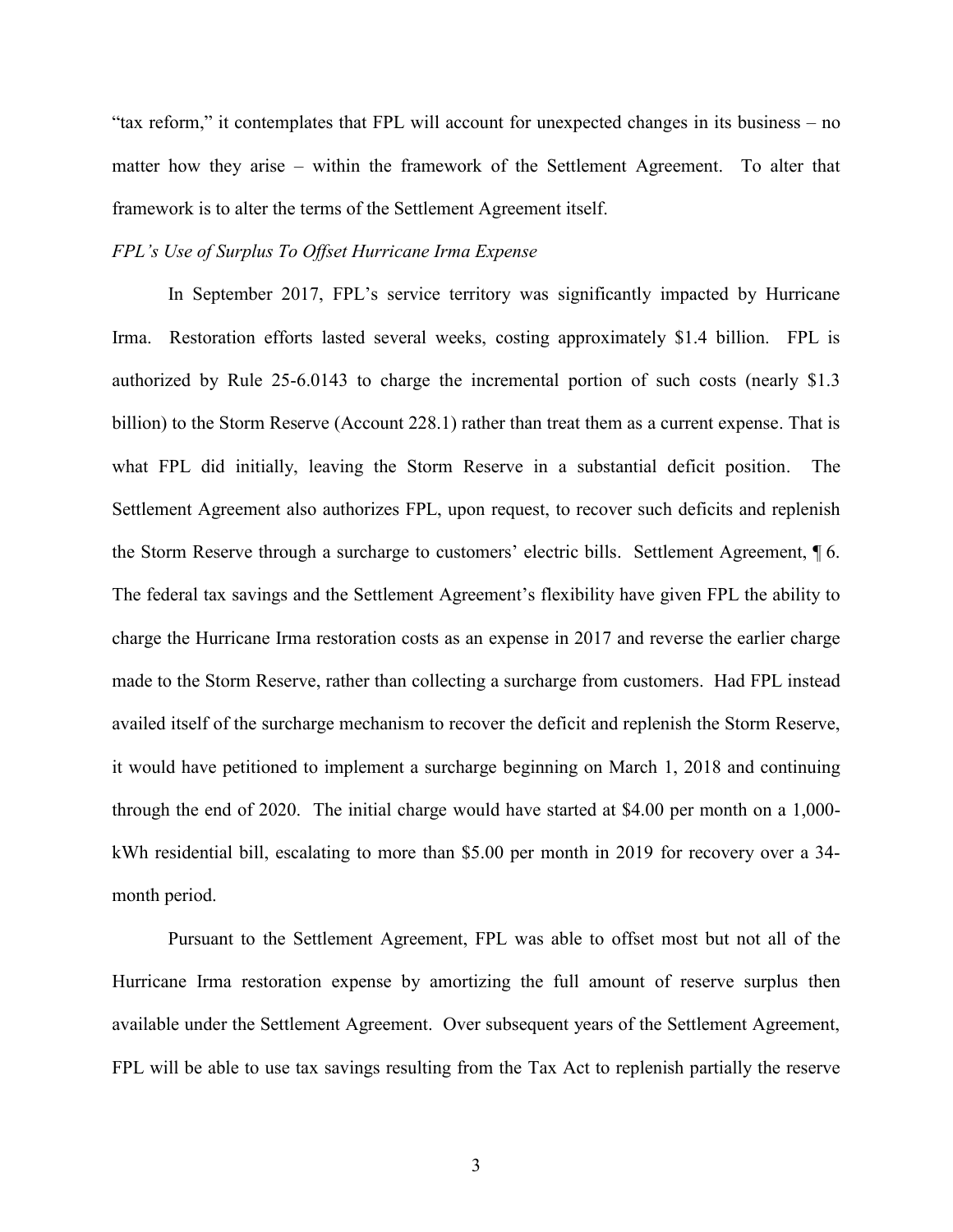surplus through amortization of debits, as permitted under Paragraph 12(c) of the Settlement Agreement. That action, in turn, is expected to position FPL to defer the next general base rate increase for up to two additional years beyond the end of the minimum term of the Settlement Agreement (December 31, 2020).

## *Continued Use of the Reserve To Postpone Future Base Rate Increases*

As noted above, FPL is authorized to continue to access the accumulated reserve even after the minimum term of the Settlement Agreement if it provides notice by March 31, 2020 that it does not intend to seek a general base rate increase to be effective any earlier than January 1, 2022. FPL anticipates that tax savings generated over the next few years will enable it to replenish to some degree the reserve FPL used for the benefit of customers in avoiding an Irma restoration surcharge. Absent a marked change in business conditions, therefore, FPL would expect to be positioned to remain under the Commission-approved Settlement Agreement for up to two additional years.<sup>1</sup> This would be a significant benefit for customers, preserving FPL's already low rates along with other rate concessions and maintaining overall rate stability potentially through the end of 2022.

#### *The Commission's Earnings Surveillance*

 $\overline{a}$ 

The Commission has ongoing jurisdiction to review FPL's earnings on a monthly basis. And, under the terms of the Settlement Agreement, FPL must disclose the amounts credited and debited to the reserve surplus, which will provide the Commission, OPC and any other interested person a clear view of the balance of the reserve and how FPL manages it within the structure of the Settlement Agreement. This process allows for full transparency regarding the basis for FPL's calculation of tax impacts under the Tax Act, and FPL will work collaboratively with the

<sup>1</sup> Accordingly, FPL would provide notice pursuant to Paragraph 12(c) of the Settlement Agreement on or before March 31 2020.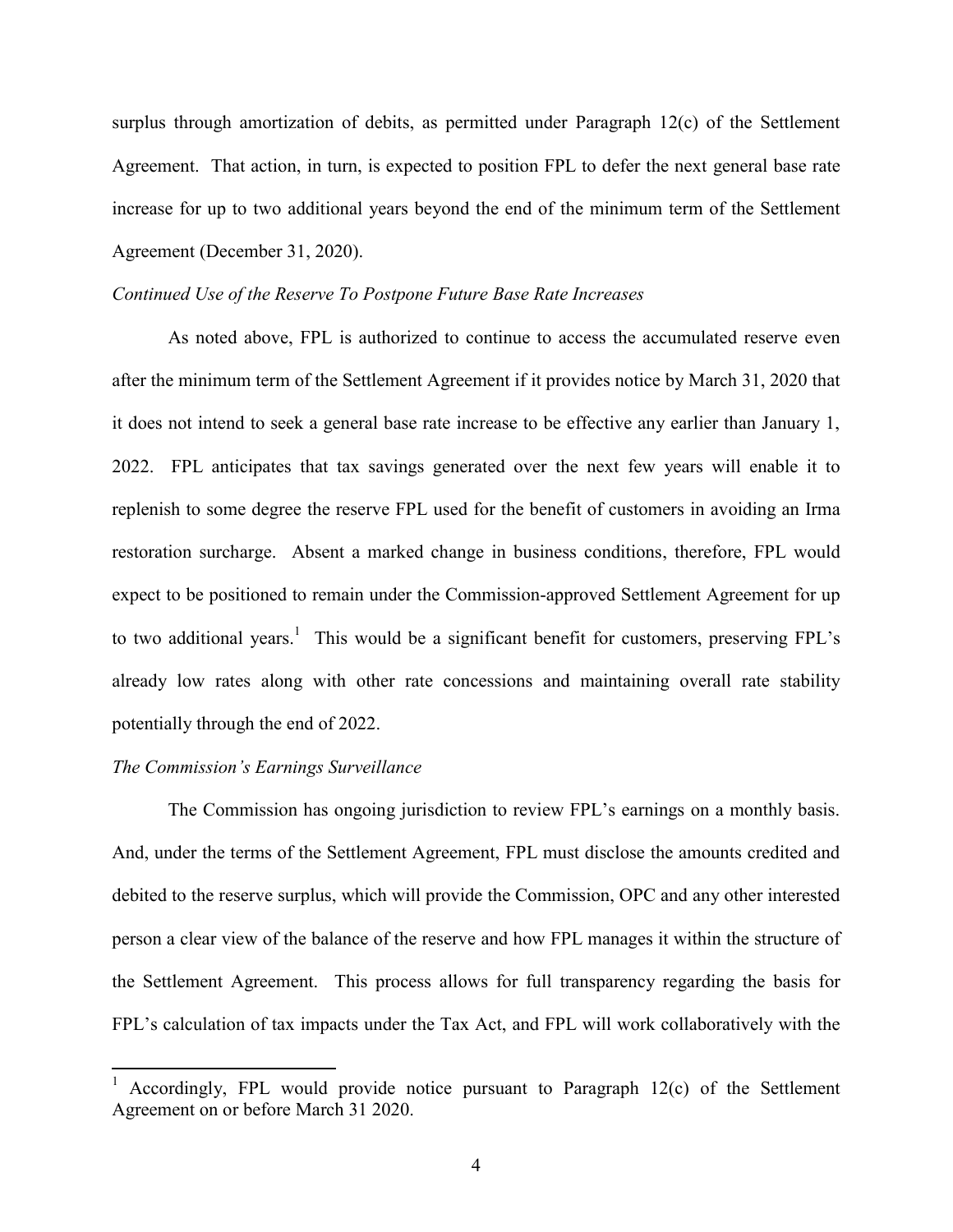Commission's Staff and with OPC to that end. Thus, in FPL's view, a formal proceeding at this time is not necessarily required to accomplish this goal. Instead, FPL commits to support the efforts of the Commission's Staff and OPC to understand the impacts of the Tax Act on FPL, including through the exchange of data and information. The Commission could hold a duly noticed meeting, open to all interested persons, at which FPL would make a detailed presentation as to its calculation of taxes under the Tax Act.<sup>2</sup> A period of informal discovery would follow, during which time FPL would respond to data requests from the Commission Staff and OPC. If it became clear through this informal process that there was a genuine, substantive dispute over FPL's tax calculations or resulting deferred tax impacts, the Commission certainly could initiate a formal proceeding.

### *Conclusion*

 $\overline{a}$ 

In summary, using the flexibility embodied in the Settlement Agreement, FPL developed and already has begun executing an approach that provides a total of nearly \$1.3 billion in relief to customers, with typical residential customer savings of at least \$4.00 monthly beginning March 2018, with those savings increasing to more than \$5.00 monthly in 2019 and 2020. In fact, with the completion of Hurricane Matthew cost recovery, FPL customers will benefit from a net bill decrease beginning March 1. Beyond 2020, FPL anticipates that federal tax savings, combined with reserve amortization that it has been able to replenish to that point, will enable it to remain under the current Settlement Agreement for up to two additional years, thus avoiding a general base rate increase potentially until January 2023. The Commission can, through an open and informal process, explore and confirm FPL's calculation of tax savings and address any related regulatory accounting issues resulting from the Tax Act.

<sup>2</sup> FPL expects that there will be a separate process to review its Hurricane Irma restoration expenses.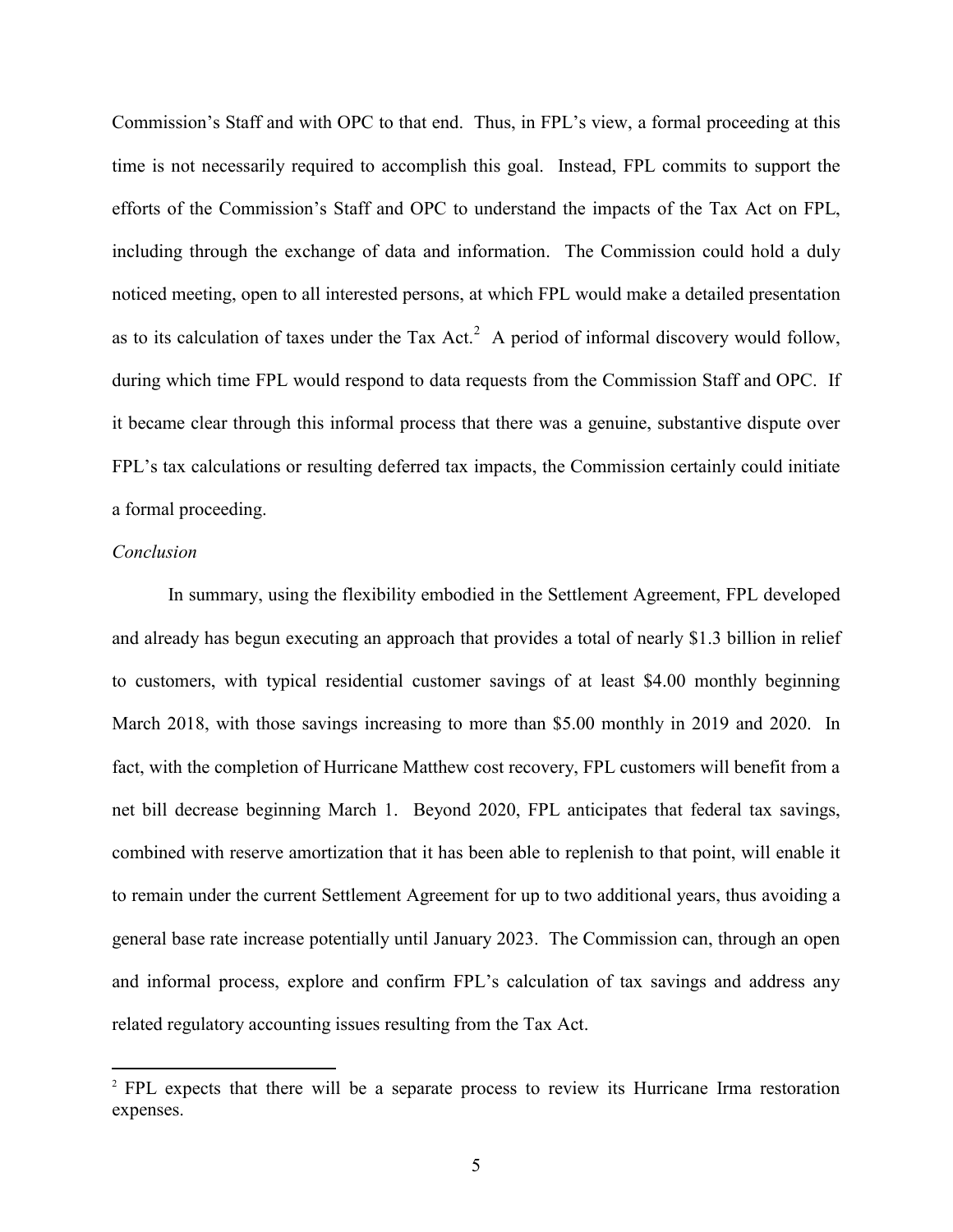WHEREFORE, FPL respectfully requests that the Commission deny without prejudice or, alternatively suspend, OPC's Petition To Establish Generic Docket To Investigate and Adjust Rates for 2018 Tax Savings with respect to FPL, to allow for the previously described informal process to occur.

Respectfully submitted,

R. Wade Litchfield Vice President & General Counsel John T. Butler Assistant General Counsel - Regulatory john.butler@fpl.com Maria J. Moncada Senior Attorney maria.moncada@fpl.com Florida Power & Light Company 700 Universe Boulevard Juno Beach, FL 33408 Telephone: (561) 304-5795 Facsimile: (561) 691-7135

By: *s/ Maria Jose Moncada* Florida Bar No. 0773301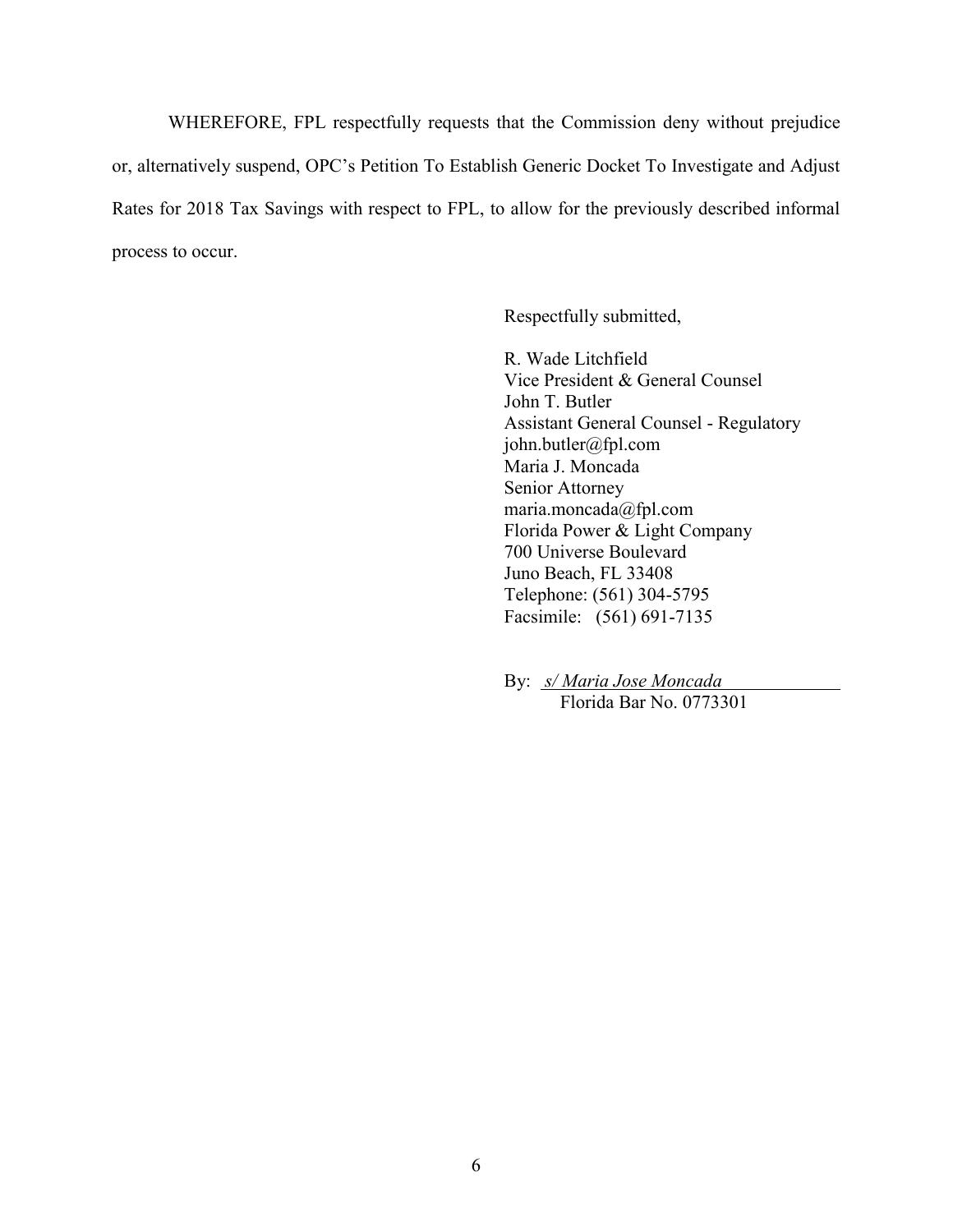#### **CERTIFICATE OF SERVICE Docket 20180013-PU**

**I HEREBY CERTIFY** that a true and correct copy of the foregoing has been furnished

by electronic delivery on the 22nd day of January 2018 to the following:

Suzanne Brownless, Esq. Division of Legal Services Florida Public Service Commission 2540 Shumard Oak Blvd. Tallahassee, Florida 32399-0850 djanjic@psc.state.fl.us sbrownle@psc.state.fl.us

J. Michael Walls Blaise N. Gamba Carlton Fields Law Firm P.O. Box 3239 Tampa, FL 33601-3239 Mwalls@CFJBLaw.com

James D. Beasley, Esq. J. Jeffrey Wahlen, Esq. Ashley M. Daniels, Esq. Ausley & McMullen P.O. Box 391 Tallahassee, Florida 32302 jbeasley@ausley.com jwahlen@ausley.com adaniels@ausley.com

Tampa Electric Company Regulatory Coordinator Post Office Box 111 Tampa, Florida 33601-0111 regdept@tecoenergy.com

J. R. Kelly, Esq. Patricia Christensen, Esq. Charles Rehwinkel, Esq. Office of Public Counsel c/o The Florida Legislature 111 West Madison Street, Room 812 Tallahassee, Florida 32399 kelly.jr@leg.state.fl.us christensen.patty@leg.state.fl.us rehwinkel.charles@leg.state.fl.us

Dianne M. Triplett, Esq. 299 First Avenue North St. Petersburg, Florida 33701 dianne.triplett@duke-energy.com

Matthew R. Bernier, Esq. Duke Energy Florida 106 East College Avenue, Suite 800 Tallahassee, Florida 32301 matthew.bernier@duke-energy.com

Troy Rendell U.S. Water Service Corporation, Inc. 4939 Cross Bayou Boulevard New Port Richey, FL 34652 Paula K. Brown, Manager trendell@uswatercorp.net

> Rhonda J. Alexander Jeffrey A. Stone Gulf Power Company One Energy Place Pensacola, FL 32520 rjalexad@southernco.com jastone@southernco.com